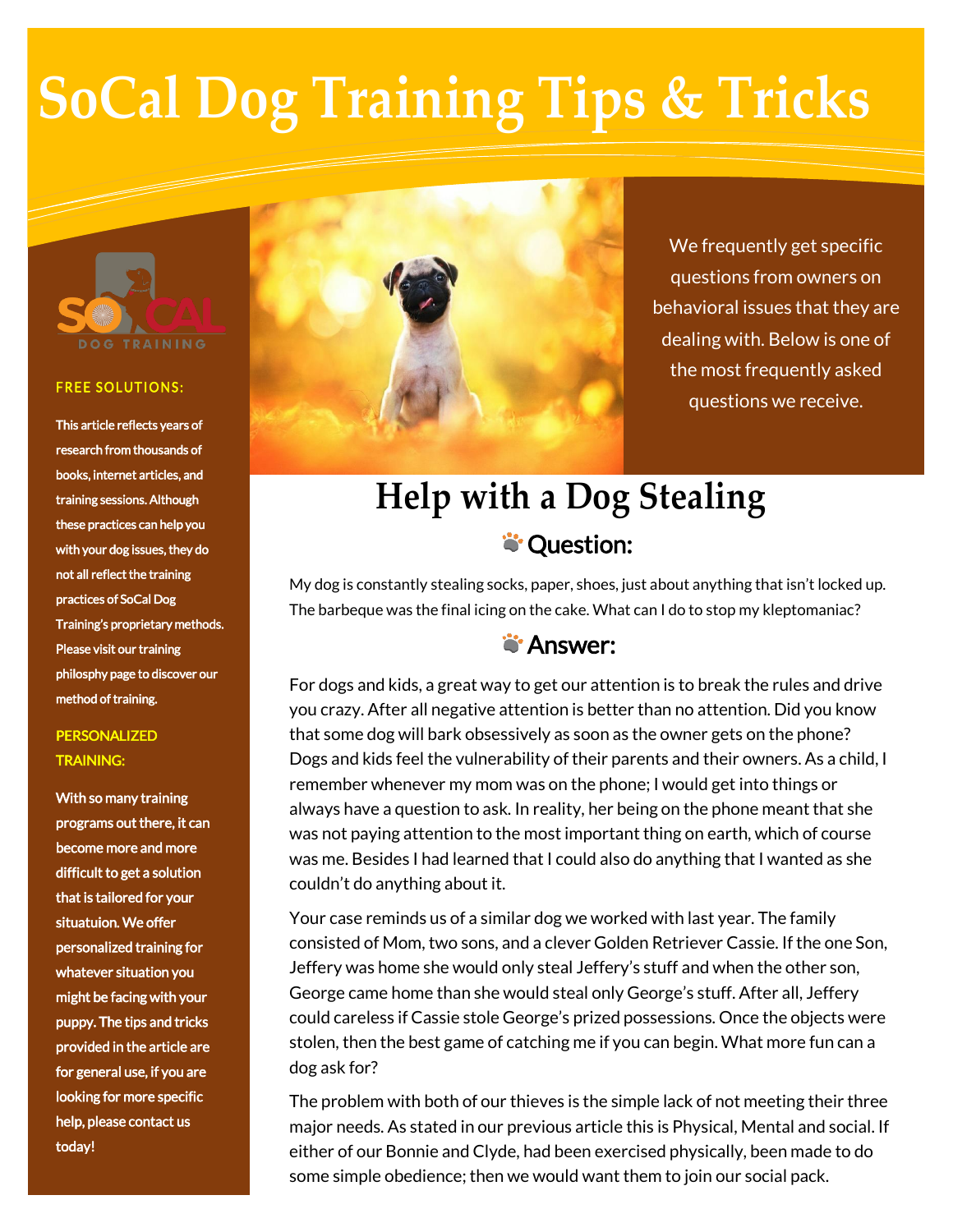# **SoCal Dog Training Tips & Tricks**



#### **FREE SOLUTIONS:**

This article reflects years of research from thousands of books, internet articles, and training sessions. Although these practices can help you with your dog issues, they do not all reflect the training practices of SoCal Dog Training's proprietary methods. Please visit our training philosphy page to discover our method of training.

### PERSONALIZED **TRAINING**

With so many training programs out there, it can become more and more difficult to get a solution that is tailored for your situatuion. We offer personalized training for whatever situation you might be facing with your puppy. The tips and tricks provided in the article are for general use, if you are looking for more specific help, please contact us today!



We frequently get specific questions from owners on behavioral issues that they are dealing with. Below is one of the most frequently asked questions we receive.

## **Help with a Dog Stealing**

However; if you have not accomplished the prior two; then like thieves in our society, whom we lock away for our protection.

By establishing structures and the rules and regulation in which your dog must live with allows them to find out how to get your attention in a positive way. Teenagers might not admit it, but when they are given curfews or told that they can not go to this wild party; deep down they know that Mom and Dad care. They might not be happy, but it gives them a sense of belonging to a family. In other words a pack.

To help rehabilitate our convict we must also teach them what is their toys and what is not. As in getting them to stop chewing things, for stealing we need to get several sets of toys. These toys must be items that your dog enjoys chewing or carry around. Do not give them things that are similar to your own possessions. Dogs will not know the difference between your old shoe and a brand new one. An old sock tied in a knot as a toy leads them to think that they can steal them out of your laundry basket. Make your processions very undesirable by spraying them with one of the chew deterrents on the market. Have your puppies toys around and if they go towards your items instantly clap your hands stepping forward into your dogs space and when the puppy stops immediately show them their toy and then praise.

Some dogs have the special interest in things that have a strong pungent aroma. In contrast to humans, dogs like things that have a strong scent. That is why they go out and find the clothes basket with the dirty socks and undergarments, or check out the cat's litter box or play and roll in dead fish. So all kinds of pleasant smelly things, are a dogs euphoria. So how to stop your dog from what is very natural. Spray your things with one of the bitter products on the market, and set your dog up. Leave the sock on the floor and when your dogs come to confiscate your sock, he will have a surprise.